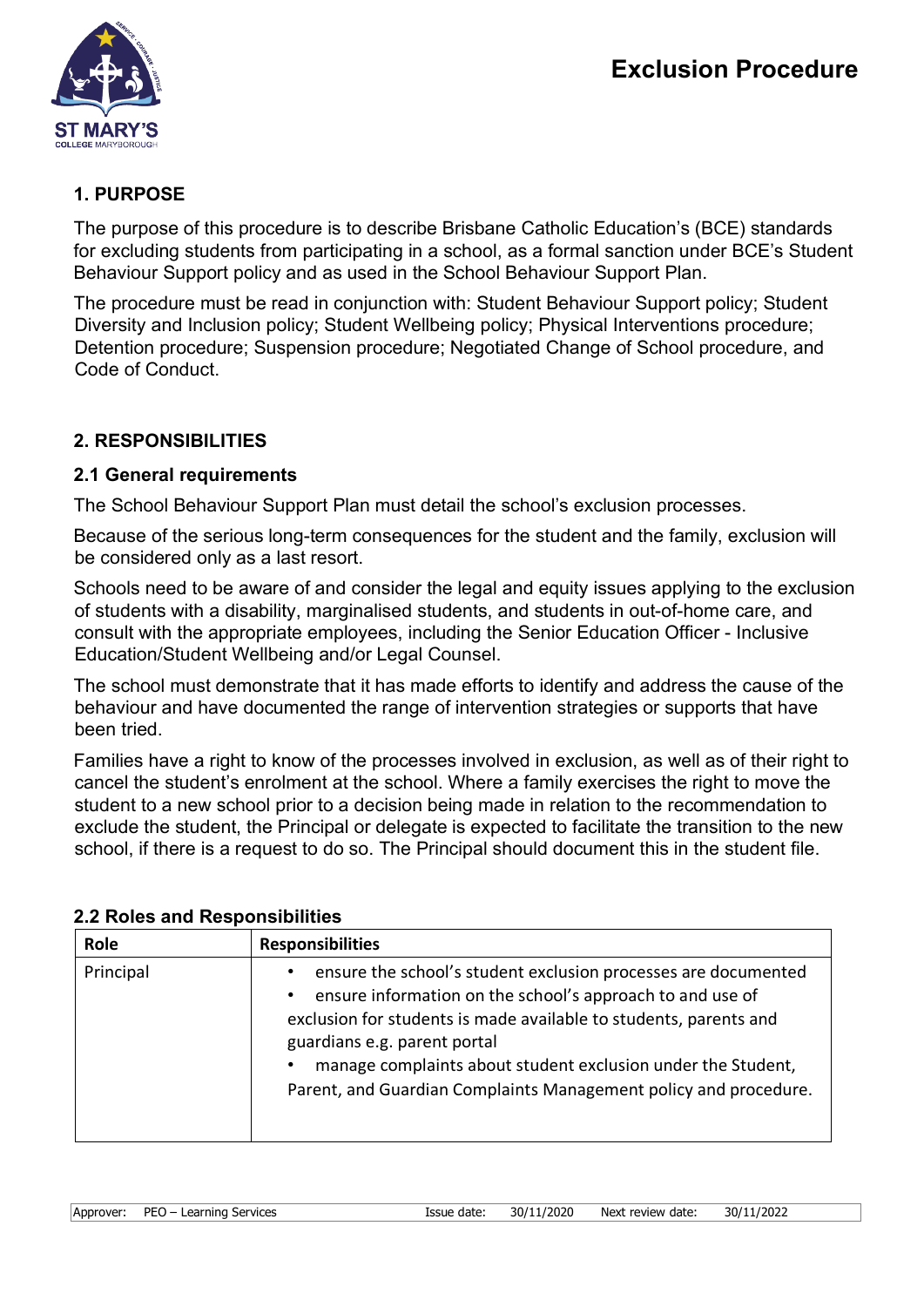| Employees | • ensure use of student detention or suspension is consistent with the<br>school's processes as detailed in the School Behaviour Support Plan. |
|-----------|------------------------------------------------------------------------------------------------------------------------------------------------|
|           |                                                                                                                                                |

### **3. PROCEDURE**

### **3.1 When to use exclusion**

Exclusion is the full-time withdrawal of a student's right to attend a school and school related functions, on the authority of the Learning Services Executive. The purpose of exclusion is to:

- signal that the student's behaviour is not accepted in a school because it seriously interferes with the safety and wellbeing of other students and/or employees
- remove the student from an established environment in which unproductive behaviour patterns have become entrenched
- provide the student with an opportunity for a fresh start in another school, which may prove to be better suited to the student's needs.

Exclusion from one school does not prohibit the enrolment of the student in another BCE school, unless the Learning Services Executive has specifically prohibited the student from attending all BCE schools.

# **3.2 Accountability requirements**

The Principal does not have delegated authority to exclude a student from a school. A decision to exclude from a school can only be made by the Learning Services Executive on recommendation from the Principal, through the Senior Leader - School Progress and Performance, and the Head of School Progress and Performance.

In extreme circumstances, a Principal may, in consultation with the Senior Leader - School Progress and Performance, make a submission to the Head of School Progress and Performance, recommending the exclusion of a student from a school. The Head of School Progress and Performance must forward this submission with their own recommendation to the Learning Services Executive for decision.

The Learning Services Executive may approve a recommendation for exclusion where there is evidence that the school has, over an extended period, consistently applied and reviewed appropriate individual support or intervention plans, and despite these efforts the student's behaviour has continued to be unproductive.

Additionally, if a student commits a serious illegal act or a serious breach of the School Behaviour Support Plan, the Principal may impose an immediate suspension and make a recommendation to the Learning Services Executive through the Senior Leader - School Progress and Performance, and Head of School Progress and Performance for exclusion. In such a situation, the suspension will continue until such time as a decision is made in respect of the recommendation to exclude.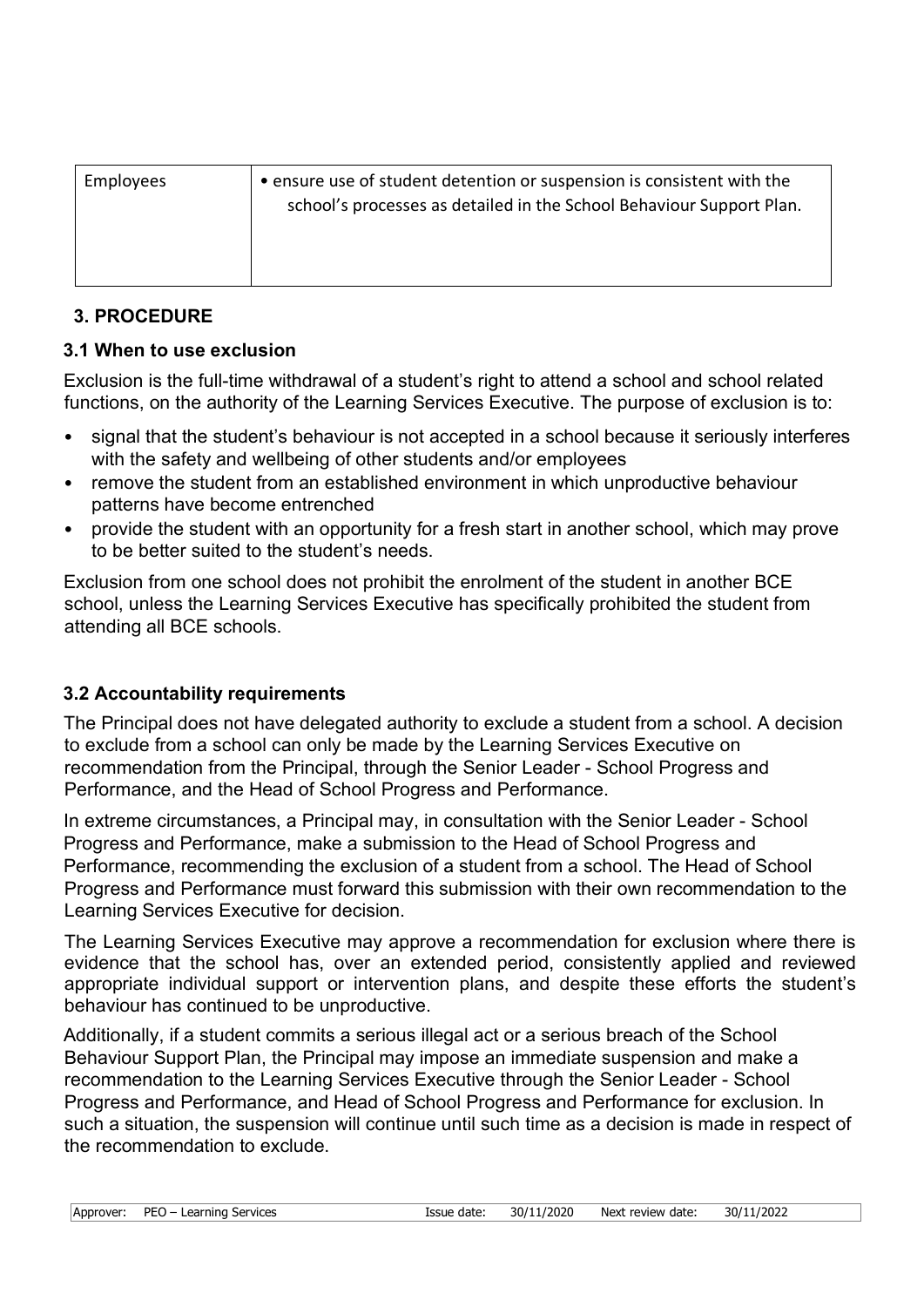In cases where recommending an exclusion from a school is being considered, the gravity of the circumstance requires that emphasis be given to all aspects of procedural fairness.

### **3.3 Required processes** The

Principal must:

• consult with the Senior Leader - School Progress and Performance

• brief the Parish Priest as needed ("in a Parish School the Parish Priest should be briefed in relation to recommendations to exclude a student." Collaborating for Mission: The Parish and the Catholic School, 2013)

• place the student on suspension for a maximum period of ten (10) school days pending the outcome of the decision-making process. This action is to be taken irrespective of any action by another agency, including the police

• notify the student and the family that the initial period of suspension will be for ten (10) school days, but that exclusion from the school is being recommended, giving reasons for the proposed action, and allowing seven (7) school days for the student, and family to respond

• provide the family, or student (if the student is living independently) with a copy of all the documentation on which the recommendation to exclude is based (while mindful of protecting the anonymity and privacy of possible complainants and/or witnesses). The Principal must remove the names or other identifying information of complainants or witnesses, while providing enough information to enable the student or family to respond to the proposal to exclude. This consideration will be unique in each case and guidance is to be sought from the Senior Leader - School Progress and Performance or BCE Legal Counsel

• request a meeting with the student's family member to outline the process and the reasons for the recommendation

• provide the family with information about the implications of exclusion, their right to appeal, and the appropriate procedures for submitting an appeal and their right to have a support person present

• consider any response from the student and their family before formulating a recommendation to exclude to the Learning Services Executive

• forward the recommendation to the Head of School Progress and Performance via the Senior Leader - School Progress and Performance, detailing the reasons, the action taken to moderate the students' behaviour (where appropriate), a copy of all required documentation and any response from the student and/or family.

The Senior Leader - School Progress and Performance must:

- consult with the Principal
- make themselves available for a meeting with the family, if required
- forward the recommendation to the Learning Services Executive.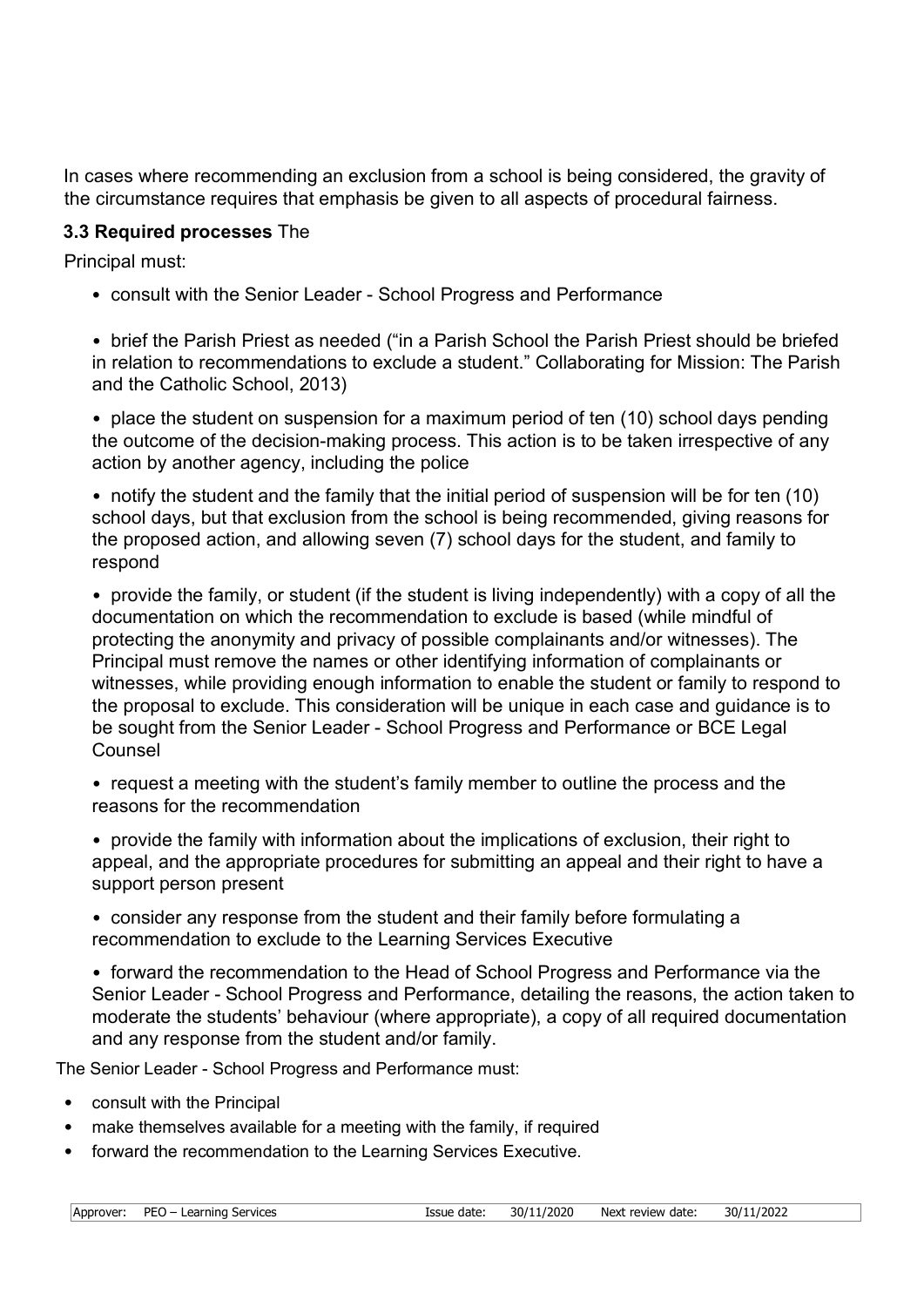The Head of School Progress and Performance must consider all the information provided and forward the recommendation for exclusion, together with their own recommendation and the provided documentation, to the Learning Services Executive for determination.

The Learning Services Executive:

- will consider the recommendation for exclusion and may consult with the Principal, Senior Leader School Progress and Performance, and Head of School Progress and Performance
- provides an opportunity for the student and the student's family to meet with the Learning Services Executive
- after consideration of all the information provided, makes the decision as to whether to exclude the student.

A decision for an exclusion will be made as soon as practicable following the submission reaching the Learning Services Executive. This process may, in extenuating circumstances, lengthen the suspension period beyond 10 days.

### **3.4 Engage Student Support System**

Suspension, as part of an application for exclusion, must be recorded into the Engage Student Support System.

#### **3.5 Appeals against an exclusion**

An appeal against an exclusion must be submitted in writing to the Executive Director within fourteen (14) days of the decision being communicated to the student and/or the student's family.

The Executive Director refers the appeal to the Learning Services Executive to conduct the review.

As part of the review process, the Learning Services Executive gathers any additional information required to address the points raised in the appeal and if considered necessary, provides an opportunity for the family and/or student as well as the school to respond to or clarify any additional information provided in the appeal request.

Following the review of the decision to exclude, the Learning Services Executive provides the Executive Director with relevant documents, and a recommendation as to whether the exclusion should be confirmed, amended, or set aside.

The Executive Director will then decide to either confirm, amend, or set aside the decision to exclude the student.

### **4. PERFORMANCE**

Compliance monitoring roles and responsibilities are as follows:

| <b>Role</b>                             | <b>Compliance responsibilities</b>                                                                                                                                                              |
|-----------------------------------------|-------------------------------------------------------------------------------------------------------------------------------------------------------------------------------------------------|
| Head of School Progress and Performance | maintain BCE's exclusion register<br>$\bullet$<br>undertake periodic reviews to ensure<br>compliance with this procedure and<br>undertake remedial action to mitigate future<br>non-compliance. |